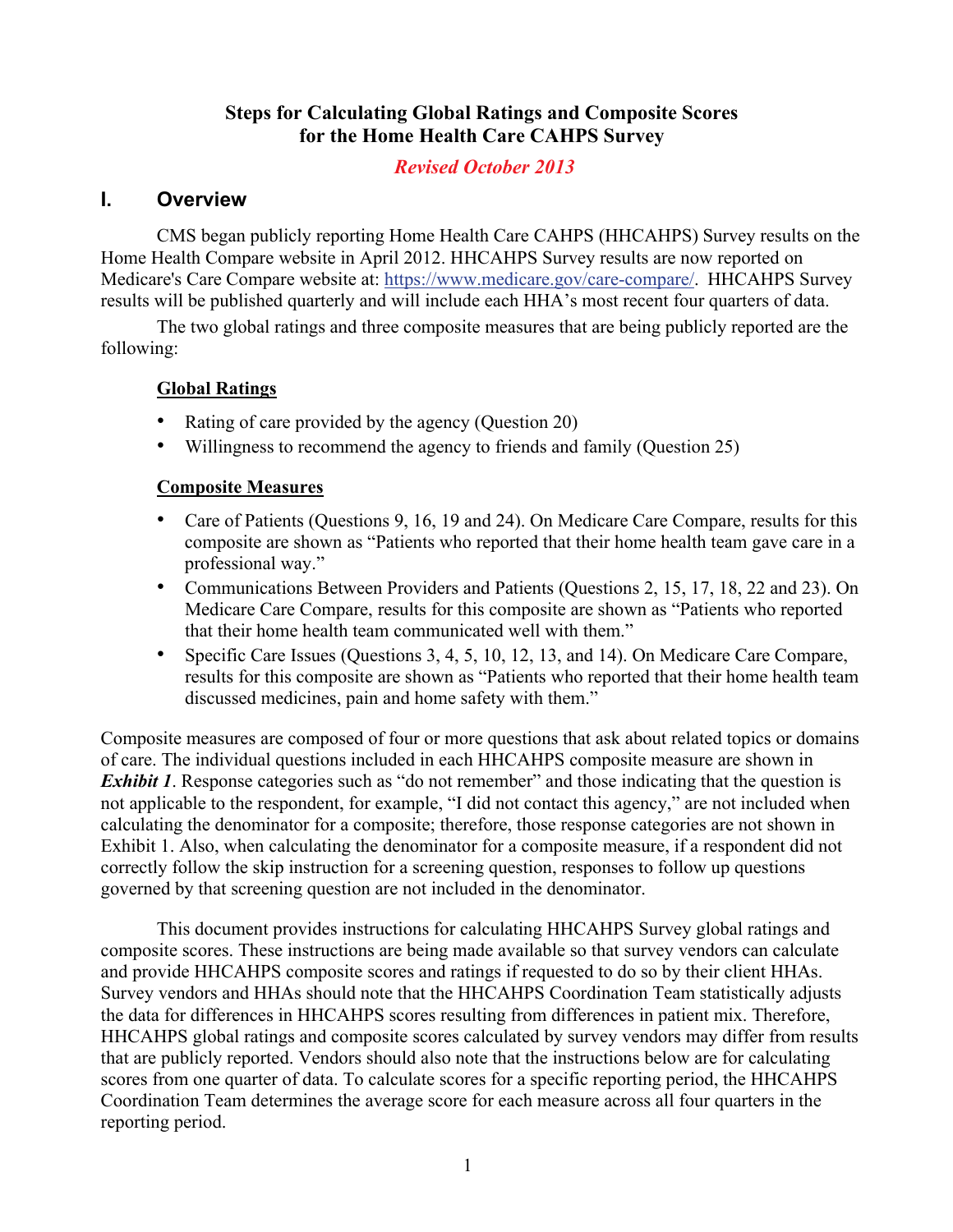# **Exhibit 1. Home Health Care CAHPS Survey Composites**

|     | Care of Patients Composite ("Patients who reported that their home health team gave care<br>in a professional way.")                                                | <b>Response Categories</b>           |
|-----|---------------------------------------------------------------------------------------------------------------------------------------------------------------------|--------------------------------------|
| O9. | In the last 2 months of care, how often did home health providers from this agency<br>seem informed and up-to-date about all the care or treatment you got at home? | Never, Sometimes,<br>Usually, Always |
|     | <b>Q16.</b> In the last 2 months of care, how often did home health providers from this agency<br>treat you as gently as possible?                                  | Never, Sometimes,<br>Usually, Always |
|     | Q19. In the last 2 months of care, how often did home health providers from this agency<br>treat you with courtesy and respect?                                     | Never, Sometimes,<br>Usually, Always |
|     | <b>Q24.</b> In the last 2 months of care, did you have any problems with the care you got through<br>this agency?                                                   | Yes, No                              |

|                   | <b>Communications Between Providers and Patients Composite ("Patients who reported that</b><br><i>their home health team communicated well with them.")</i>    | <b>Response Categories</b>                                   |
|-------------------|----------------------------------------------------------------------------------------------------------------------------------------------------------------|--------------------------------------------------------------|
| Q2.               | When you first started getting home health care from this agency, did someone from<br>the agency tell you what care and services you would get?                | Yes, No                                                      |
|                   | <b>Q15.</b> In the last 2 months of care, how often did home health providers from this agency<br>keep you informed about when they would arrive at your home? | Never, Sometimes,<br>Usually, Always                         |
|                   | <b>Q17.</b> In the last 2 months of care, how often did home health providers from this agency<br>explain things in a way that was easy to understand?         | Never, Sometimes,<br>Usually, Always                         |
|                   | <b>Q18.</b> In the last 2 months of care, how often did home health providers from this agency<br>listen carefully to you?                                     | Never, Sometimes,<br>Usually, Always                         |
|                   | Q22. In the last 2 months of care, when you contacted this agency's office did you get the<br>help or advice you needed?                                       | Yes, No                                                      |
| O <sub>23</sub> . | When you contacted this agency's office, how long did it take for you to get the help<br>or advice you needed?                                                 | Same day, 1 to 5 days,<br>6 to 14 days, More than<br>14 days |

|     | Specific Care Issues Composite ("Patients who reported that their home health team<br>discussed medicines, pain and home safety with them.")                                          | <b>Response Categories</b> |
|-----|---------------------------------------------------------------------------------------------------------------------------------------------------------------------------------------|----------------------------|
| Q3. | When you first started getting home health care from this agency, did someone from<br>the agency talk with you about how to set up your home so you can move around<br>safely?        | Yes, No                    |
| Q4. | When you started getting home health care from this agency, did someone from the<br>agency talk with you about all the prescription medicines you were taking?                        | Yes, No                    |
| Q5. | When you started getting home health care from this agency, did someone from the<br>agency ask to see all the prescription medicines you were taking?                                 | Yes, No                    |
|     | <b>Q10.</b> In the last 2 months of care, did you and a home health provider from this agency talk<br>about pain?                                                                     | Yes, No                    |
|     | <b>Q12.</b> In the last 2 months of care, did home health providers from this agency talk with you<br>about the <b>purpose</b> for taking your new or changed prescription medicines? | Yes, No                    |
|     | Q13. In the last 2 months of care, did home health providers from this agency talk with you<br>about when to take these medicines?                                                    | Yes, No                    |
|     | Q14. In the last 2 months of care, did home health providers from this agency talk with you<br>about the <b>important side effects</b> of these medicines?                            | Yes, No                    |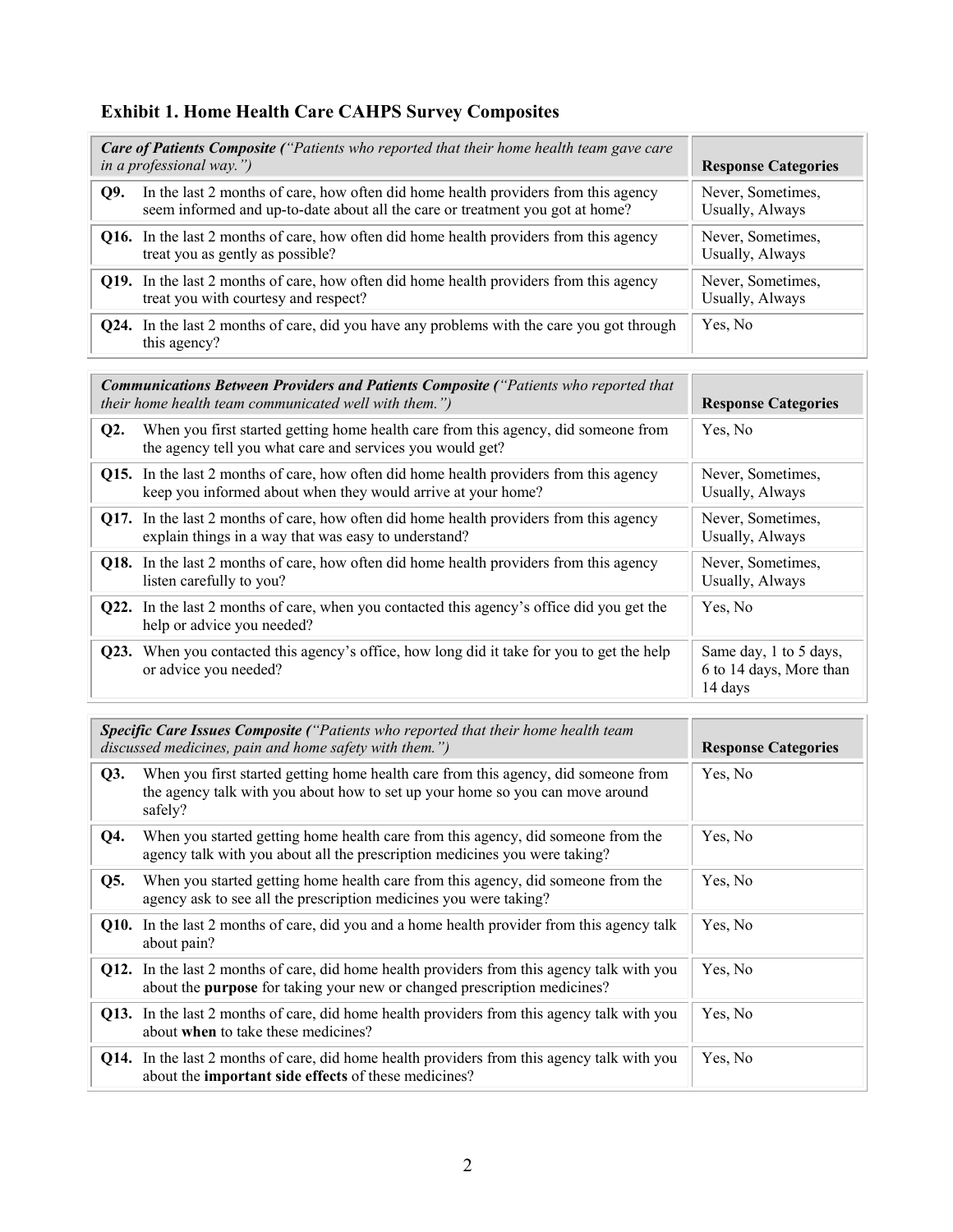# **II. Calculating Global Rating Measures**

The two HHCAHPS global ratings are the rating of the care provided by the agency (Question 20) and the patient's willingness to recommend the agency to his or her family or friends (Question 25).

#### **A. Calculating the Overall Rating of Care Received (Question 20)**

In Question 20, respondents are asked "Using any number from 0–10, where 0 is the worst home health care possible, and 10 is the best home health care possible, what number would you use to rate your care from this agency's home health providers?"

The scoring for Question 20 will represent the proportion of respondents who gave a rating of 9 or 10. The steps for calculating the overall rating of care score are shown below.

- Step 1 Identify the cases to be included in this calculation. Include only cases that pass the completeness criteria described in Section IX of the Protocols and Guidelines Manual.
- Step 2 Calculate the proportion "P" of survey responses in the quarter with an overall rating of 9 or 10.

The proportion P is defined as follows:  $P = X/Y$ , where

- $\bullet$  the numerator X is the number of respondents in the quarter for whom the overall rating is 9 or 10, and
- the denominator Y is the total number of respondents in the quarter who answered Question 20.

#### **Example**

If 110 respondents answered Question 20 and 82 of the respondents rated their home health care a 9 or 10,

then  $X = 82$  and  $Y = 110$ . The ratio of  $82 / 110 = 0.745$ 

To compute a score for the overall rating based on survey data from four quarters, average the results obtained from each of the four separate quarters.

### **B. Calculating the Willingness to Recommend Rating (Question 25)**

For this question, respondents are asked, "Would you recommend this agency to your family and friends if they needed home health care?"

The scoring for Question 25 will represent the proportion of respondents who answered "Definitely Yes" to Question 25. The steps for calculating the Willingness to Recommend score are shown below.

Step 1 Identify the cases to be included in this calculation. Include only cases that passed the completeness criteria described in Section IX of the *HHCAHPS Survey Protocols and Guidelines Manual*.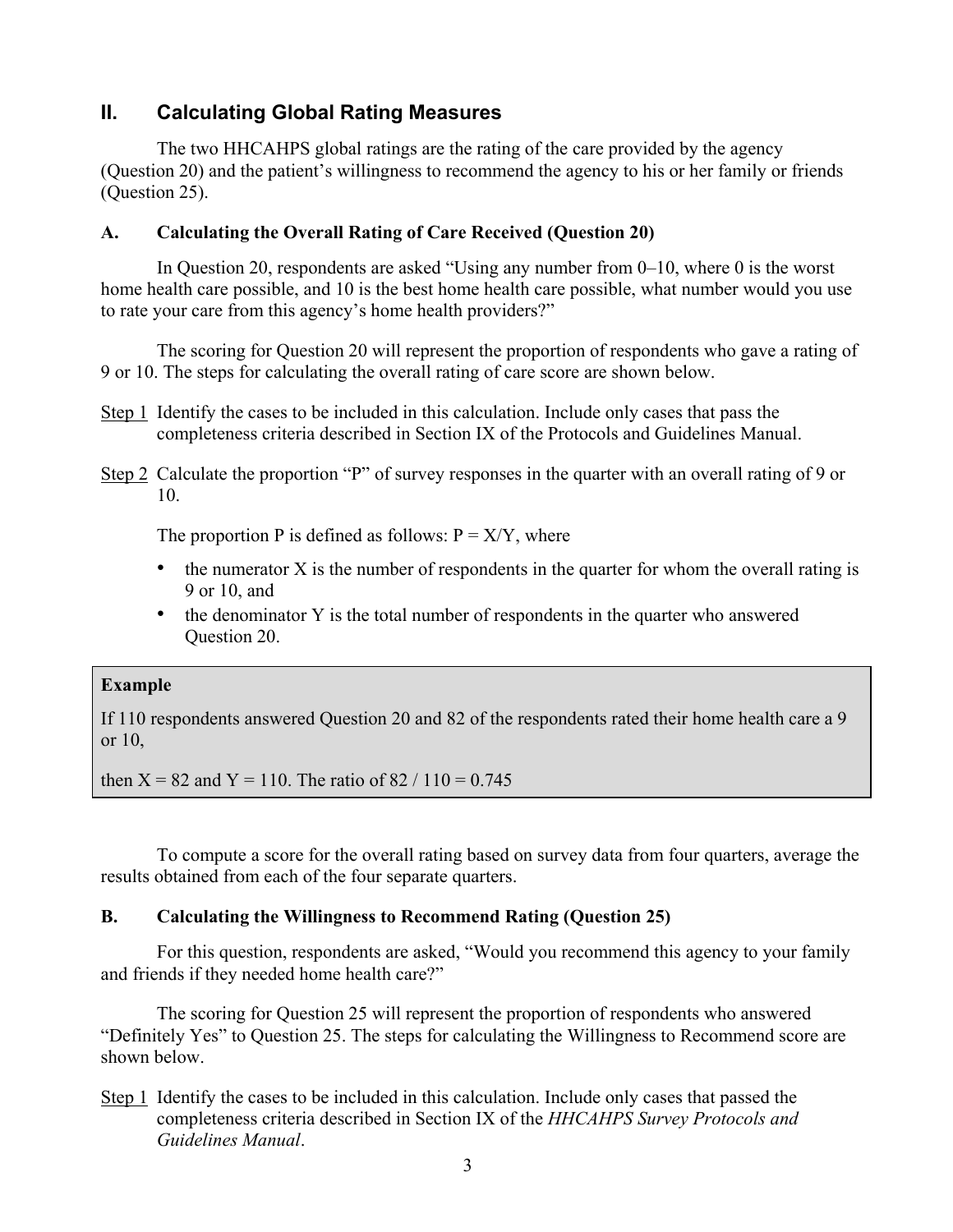Step 2 Calculate the proportion "P" of cases in the quarter who answered "Definitely Yes" to Question 25.

The proportion P is defined as follows:  $P = X/Y$ , where

- the numerator X is the number of respondents in the quarter who answered "Definitely" Yes" to this question, and
- the denominator Y is the total number of respondents in the quarter who answered Question 25.

# **Example**

If 132 respondents answered Question 25 and 51 of those answered "Definitely Yes" to Question 25,

then  $X = 51$  and  $Y = 132$ . The ratio of  $51 / 132 = 0.386$ 

To compute a score for the willingness to recommend question based on survey data from four quarters, average the results obtained from each of the four separate quarters.

# **III. Steps for Calculating Composite Measure Scores**

A composite measure combines the results from multiple questions that ask about a common or related topic area or domain. The steps for computing a "score" for each of the three HHCAHPS composite measures are provided in this section.

### **A. Calculating the Score for the Care of Patients Composite**

The score for this composite is produced by combining responses to the four questions below:

- Question 9, "In the last 2 months of care, how often did home health providers from this agency seem informed and up-to-date about all the care or treatment you got at home?"
- Question 16, "In the last 2 months of care, how often did home health providers from this agency treat you as gently as possible?"
- Question 19, "In the last 2 months of care, how often did home health providers from this agency treat you with courtesy and respect?"
- Question 24, "In the last 2 months of care, did you have any problems with the care you got through this agency?"

Note that the response categories for Questions 9, 16, and 19 are "Never," "Sometimes," "Usually," and "Always" and for Question 24 the response categories are "Yes" and "No."

The scoring on this composite will represent the proportion of respondents who responded "Always" to Questions 9, 16, and 19 and "No" to Question 24. The steps for calculating an agency's score for the Care of Patients Composite are presented below.

Step 1 Identify the cases to be included in this calculation. Include only cases that passed the completeness criteria described in Section IX of the Protocols and Guidelines Manual.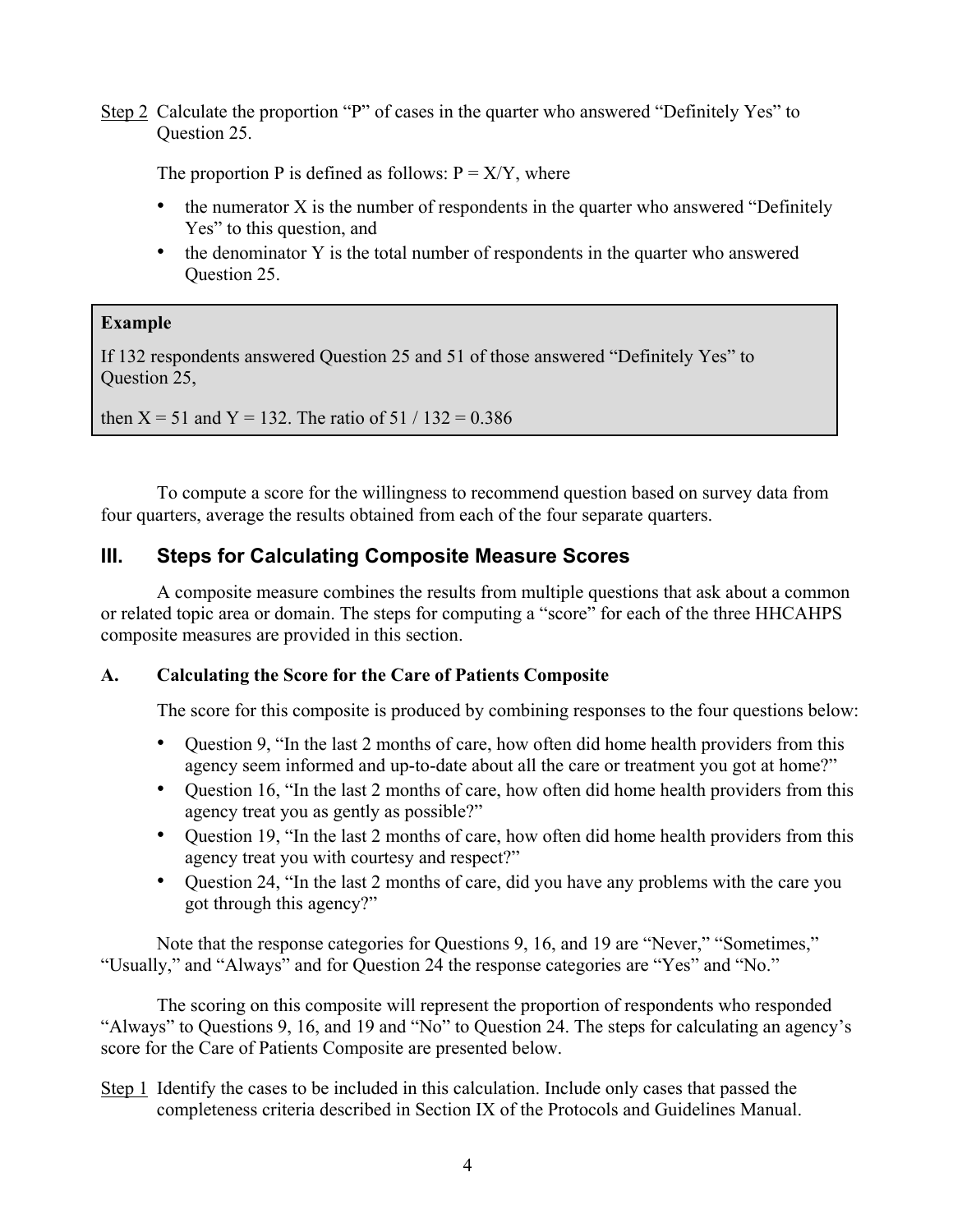- Step 2 For each of the four questions above, calculate the proportion  $(P = X/Y)$  of cases in the quarter as follows:
	- P1 = Proportion of respondents whose response to Question 9 is Always.
	- P2 = Proportion of respondents whose response to Question 16 is Always.
	- P3 = Proportion of respondents whose response to Question 19 is Always.
	- P4 = Proportion of respondents whose response to Question 24 is No.

The proportions P1 through P4 are defined as follows:  $P = X/Y$ , where:

- The numerator X for each question in the composite is the number of respondents in the quarter who gave the most positive response to each (that is, responded "Always" to Questions 9, 16, and 19 and No to Question 24).
- The denominator Y for each question in the composite is the total number of respondents in the quarter who answered the question. Responses of "I only had one provider in the last 2 months of care" in Question 9 should not be included in the denominator of that question's proportion.
- Step 3 Average the proportions calculated for the four questions to derive the score for the Care of Patients Composite.

Composite score for the Care of Patients Composite  $= (P1 + P2 + P3 + P4)/4$ 

The denominator in this equation should include only those questions in the composite that had at least one nonmissing response across the HHA's respondents in the quarter. If a question was completely missing for all respondents in an HHA in the quarter, then this equation does not include that question. For example, if all of the respondents in the HHA did not answer the last question in the composite (Q24), then the numerator should be divided by 3 instead of 4.

#### **Example**

If 110 respondents answered Question 9, 105 answered Question 16, 100 answered Question 19, and 120 answered Question 24, then:

If 100 of the total of 110 responses to Question 9 are Always, then  $P1 = 100 / 110 = 0.909$ If 90 of the total of 105 responses to Question 16 are Always, then  $P2 = 90 / 105 = 0.857$ If 80 of the total of 100 responses to Question 19 are Always, then  $P3 = 80 / 100 = 0.800$ If 110 of the total of 120 responses to Question 24 are No, then  $P4 = 110 / 120 = 0.917$ 

Then,  $(P1 + P2 + P3 + P4) / 4 = (0.909 + 0.857 + 0.800 + 0.917) / 4 = 3.483 / 4 = 0.871$ 

To compute a score for this composite based on survey data from four quarters, average the results obtained from each of the four separate quarters.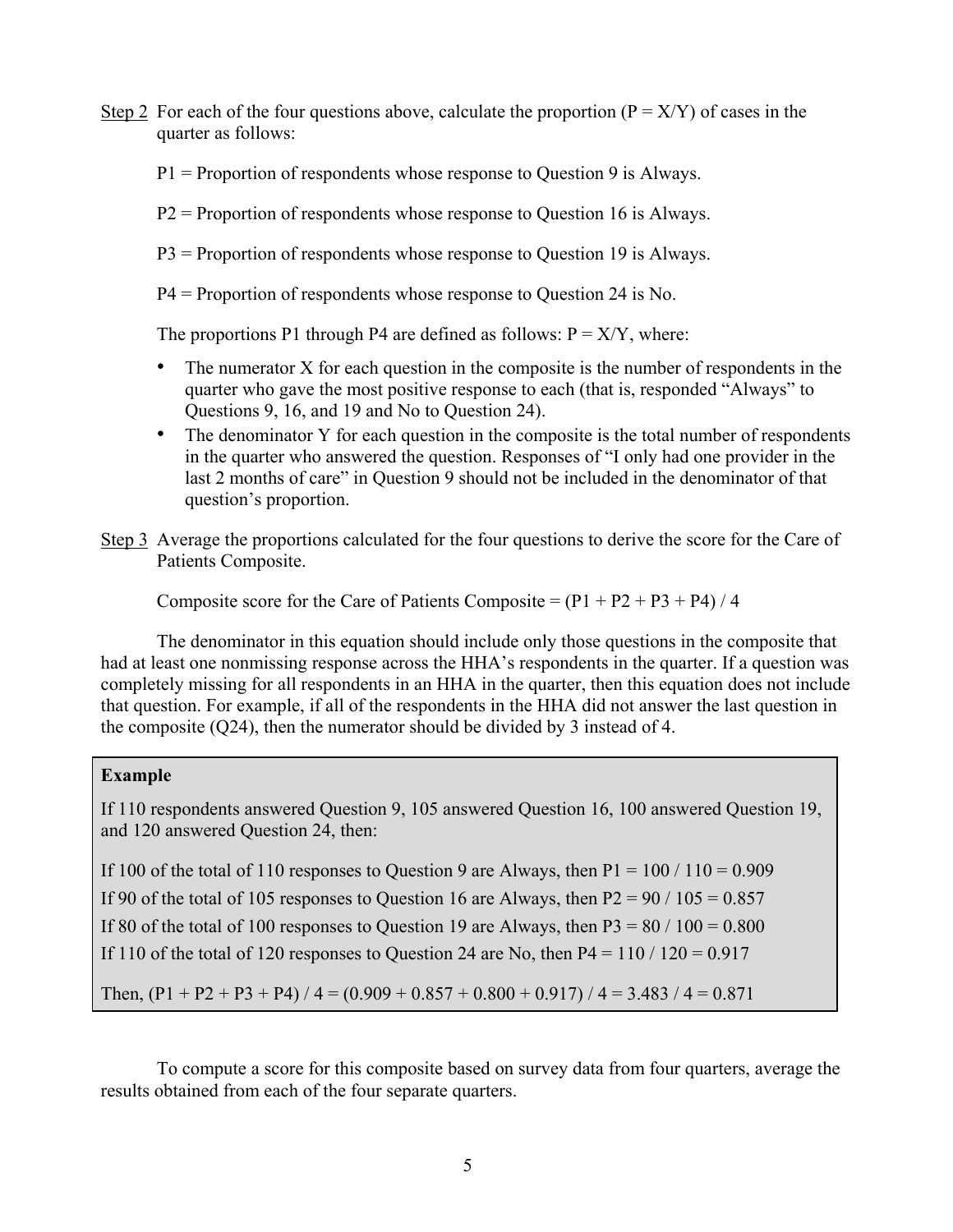### **B. Calculating the Score for the Communications Between Providers and Patients Composite**

The score for this composite is produced by combining responses to the six questions below.

- Question 2, "When you first started getting home health care from this agency, did someone from the agency tell you what care and services you would get?"
- Question 15, "In the last 2 months of care, how often did home health providers from this agency keep you informed about when they would arrive at your home?"
- Question 17, "In the last 2 months of care, how often did home health providers from this agency explain things in a way that was easy to understand?"
- Question 18, "In the last 2 months of care, how often did home health providers from this agency listen carefully to you?"
- Question 22, "In the last 2 months of care, when you contacted this agency's office did you get the help or advice you needed?"
- Question 23: When you contacted this agency's office, how long did it take for you to get the help or advice you needed?"

Note that the response categories for Questions 2 and 22 are "Yes" and "No." The response categories for Questions 15, 17, and 18 are "Never," "Sometimes," "Usually," and "Always." The response categories for Question 23 are "Same day," "1 to 5 days," "6 to 14 days," and "More than 14 days." Also note that the response to Question 22 should not be included in the numerator and denominator for Question 22 if the respondent's answer to Question 21 is "No"—that is, the respondent did not correctly follow the skip instruction in Question 21 and answered Question 22 when they should not have done so. The response to Question 23 is not included in the numerator and denominator for Question 23 if the respondent's answer to Question 21 **OR** Question 22 is "No" that is, the respondent did not correctly follow the skip instructions in Question 21 or Question 22 and answered Question 23 when they should not have done so.

The scoring on this composite will represent the proportion of respondents who answered "Yes" to Questions 2 and 22, "Always" to Questions 15, 17, and 18, and "Same day" to Question 23.

The steps for calculating an agency's score for this composite are provided below.

- Step 1 Identify the cases to be included in this calculation. Include only cases that passed the completeness criteria described in Section IX of the Protocols and Guidelines Manual.
- Step 2 For each of the six questions above, calculate the proportion  $(P = X/Y)$  of cases in the quarter as follows:
	- $P1$  = Proportion of respondents whose response to Ouestion 2 is "Yes."
	- P2 = Proportion of respondents whose response to Question 15 is "Always."
	- P3 = Proportion of respondents whose response to Question 17 is "Always."
	- P4 = Proportion of respondents whose response to Question 18 is said "Always."
	- P5 = Proportion of respondents whose response to Question 22 is "Yes."
	- P6 = Proportion of respondents whose response to Question 23 is "Same day."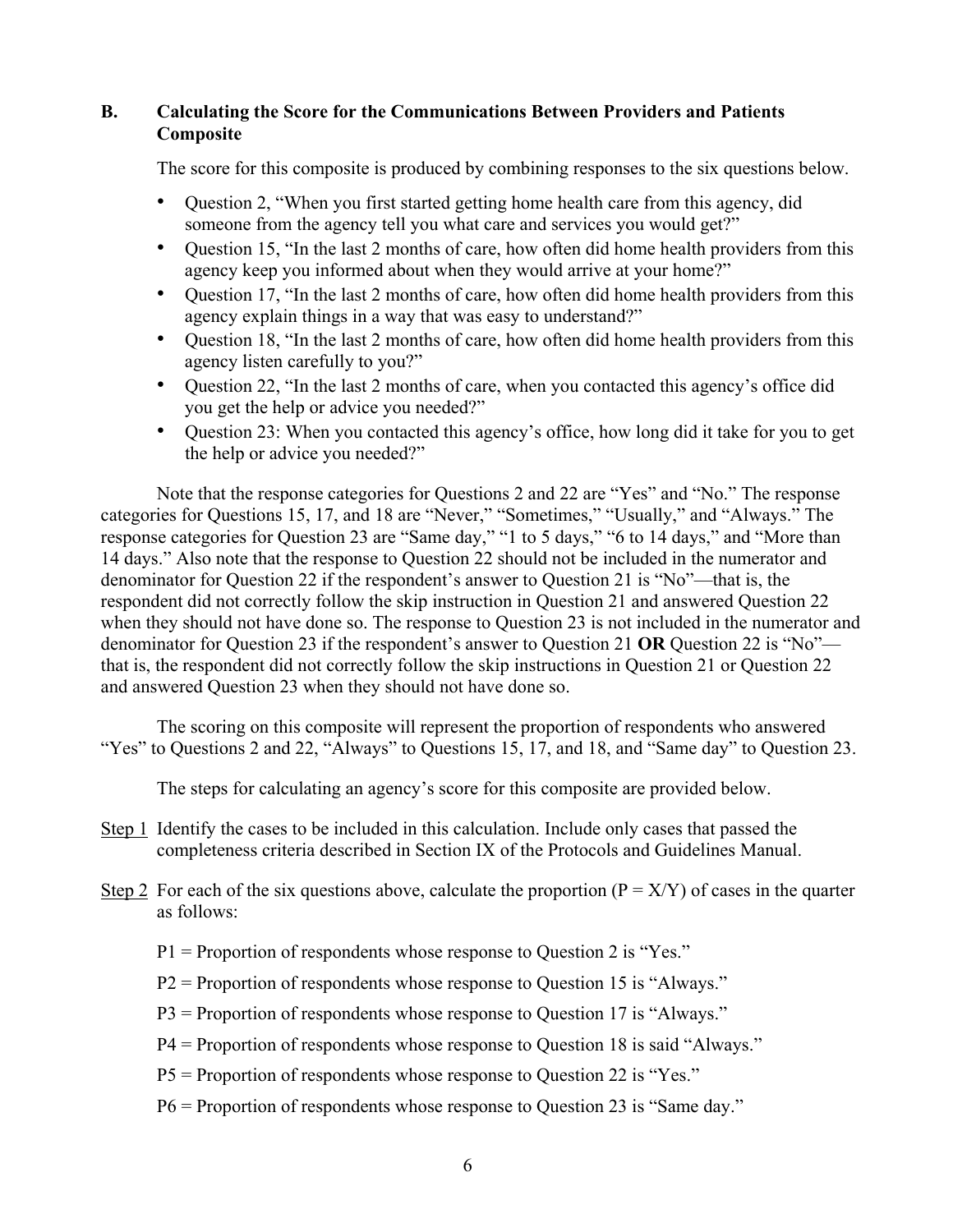The proportions for P1 through P6 are defined as follows:  $P = X/Y$ , where:

- The numerator  $X$  for each question in the composite is the number of respondents in the quarter who gave the most positive response to each question (that is, responded "Yes" to Questions 2 and 22, "Always" to Questions 15, 17 and 18, and "Same day" for Question 23).
- The denominator Y for each question in the composite is the total number of respondents in the quarter who answered the question. Responses of "Do not remember" in Question 2 and "I did not contact this agency" in Questions 22 and 23 should not be included in the denominators of those respective proportions.
- Step 3 Average the proportions calculated for the six questions to derive the score for this composite, as follows.

Communications between Providers and Patients Composite =  $(P1 + P2 + P3 + P4 + P5 + P6)$ / 6

The denominator in this equation should include only those questions in the composite that had at least one nonmissing response across the HHA's respondents in the quarter. If a question was completely missing for all respondents in an HHA in the quarter, then this equation does not include that question. For example, if all of the respondents in the HHA did not answer the last question in the composite (Q23), then the numerator should be divided by 5 instead of 6.

### **Example**

If 110 respondents answered Question 2, 105 answered Question 15, 100 answered Question 17, 120 answered Question 18, 110 answered Question 22, and 120 answered Question 23, then:

If 100 of the total of 110 responses to Question 2 are Yes, then  $P1 = 100 / 110 = 0.909$ 

If 90 of the total of 105 responses to Question 15 are Always, then  $P2 = 90 / 105 = 0.857$ 

If 80 of the total of 100 responses to Question 17 are Always, then  $P3 = 80 / 100 = 0.800$ 

If 110 of the total of 120 responses to Question 18 are Always, then  $P4 = 110 / 120 = 0.917$ 

If 90 of the total of 110 responses to Question 22 are Yes, then  $P5 = 90 / 110 = 0.818$ 

If 100 of the total of 120 responses to Question 23 are Same Day, then  $P6 = 100 / 120 = 0.833$ 

Then,  $(P1 + P2 + P3 + P4 + P5 + P6) / 6 = (0.909 + 0.857 + 0.800 + 0.917 + 0.818 + 0.833) / 6 =$  $5.134 / 6 = 0.856$ 

To compute a score for this composite based on four quarters of data, average the results obtained from each of the four separate quarters.

### **C. Calculating the Score for the Specific Care Issues Composite**

This composite is produced by combining responses to the seven questions below.

• Question 3, "When you first started getting home health care from this agency, did someone from the agency talk with you about how to set up your home so you can move around safely?"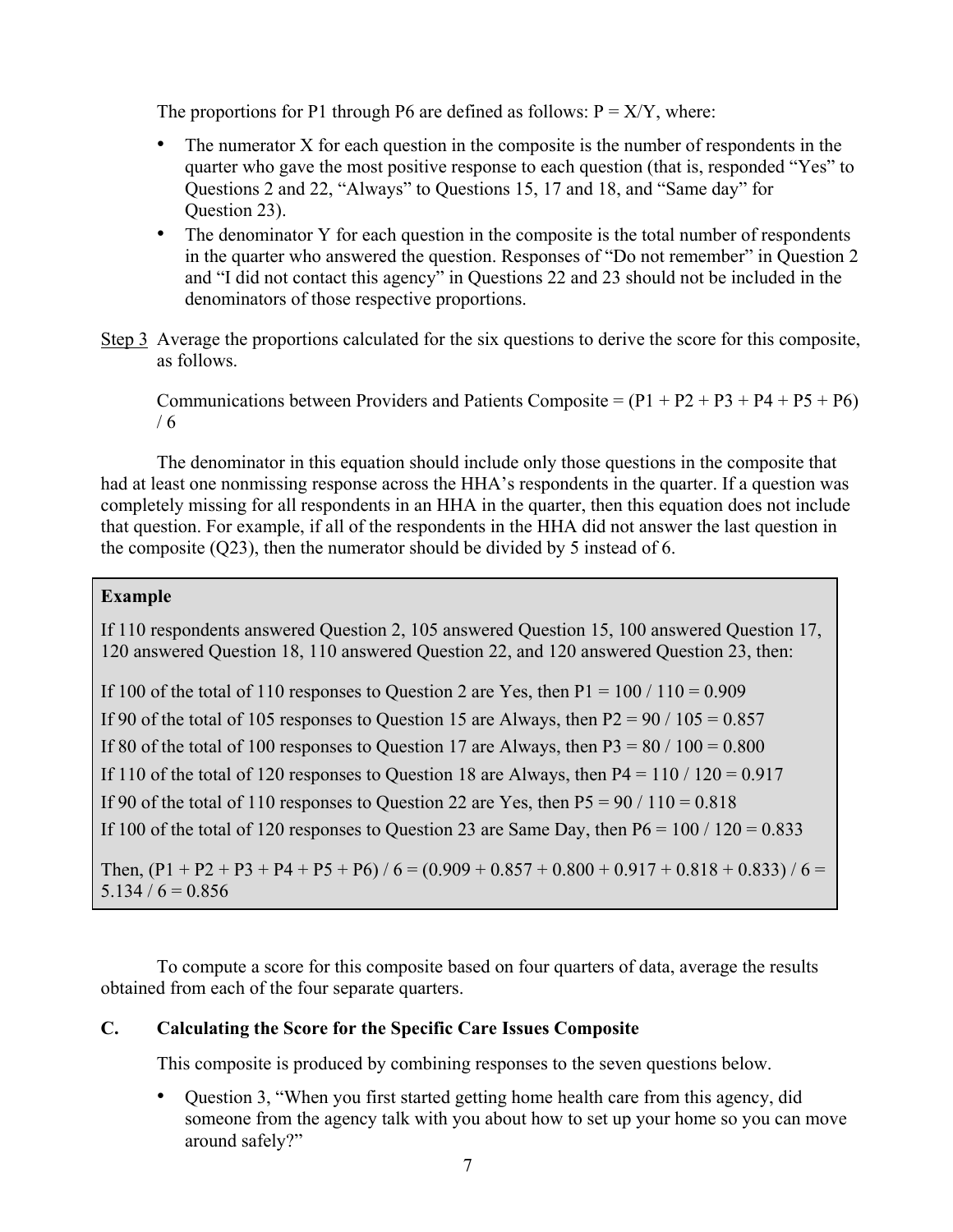- Question 4, "When you started getting home health care from this agency, did someone from the agency talk with you about all the prescription medicines you were taking?"
- Question 5, "When you started getting home health care from this agency, did someone from the agency ask to see all the prescription and over-the-counter medicines you were taking?"
- Question 10, "In the last 2 months of care, did you and a home health provider from this agency talk about pain?"
- Question 12, "In the last 2 months of care, did home health providers from this agency talk with you about the **purpose** for taking your new or changed prescription medicines?"
- Question 13, "In the last 2 months of care, did home health providers from the agency talk with you about **when** to take these medicines?"
- Question 14, "In the last 2 months of care, did home health providers from this agency talk with you about the important **side effects** of these medicines?"

Note that the response categories for all seven of these questions are "Yes" and "No."

The scoring for this composite will represent the proportion of respondents who gave a Yes response to these questions. When calculating the numerator and denominator for Questions 12, 13 and 14, do not include the responses to these questions in the numerator and denominator if the respondent's answer to Question 11 is "No." In other words, do not include responses to any of those three questions if the respondent did not correctly follow the skip instruction in Question 11 and answered Questions 12 or 13 or 14 when they should not have done so.

The steps in calculating an agency's score for this composite are provided below.

- Step 1 Identify the cases to be included in this calculation. Include only cases that passed the completeness criteria described in Section IX of the Protocols and Guidelines Manual.
- Step 2 For each of the seven questions above, calculate the proportion ( $P = X/Y$ ) of cases in the quarter as follows:
	- P1 = Proportion of respondents whose response to Question 3 is "Yes."
	- P2 = Proportion of respondents whose response to Question 4 is "Yes."
	- P3 = Proportion of respondents whose response to Question 5 is "Yes."
	- P4 = Proportion of respondents whose response to Question 10 is "Yes."
	- P5 = Proportion of respondents whose response to Question 12 is "Yes."
	- P6 = Proportion of respondents whose response to Question 13 is "Yes."
	- P7 = Proportion of respondents whose response to Question 14 is "Yes."

The proportions for P1 through P7 are defined as follows:  $P = X/Y$ , where

• The numerator X for each question in the composite is the number of respondents in the quarter who gave the most positive response to each question (that is, responded "Yes" to all of these questions).